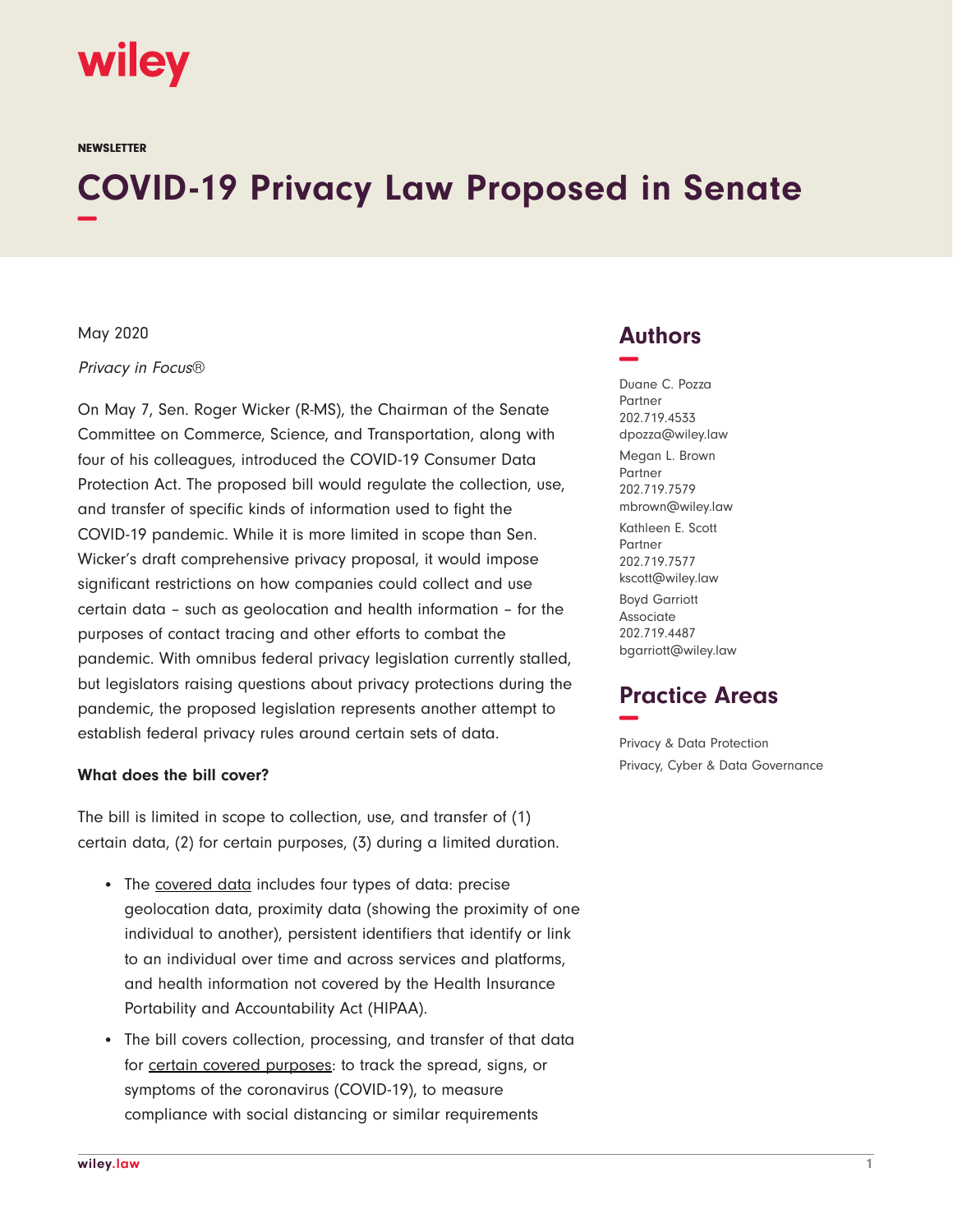imposed by government order, or to conduct contact tracing for COVID-19 cases.

• The bill applies during the time period of the declared COVID-19 public health emergency.

In short, the bill targets the kinds of data collection and use to track COVID that have been adopted in other countries and are emerging in the United States – either by the government or private actors.

### **What requirements are included?**

The bill imposes a number of substantive requirements on covered companies that collect, use, or transfer covered information. A company must:

- Provide notice and obtain *affirmative express consent* prior to collection, use, or transfer. A company must also provide an opt-out right for individuals that have previously consented.
- Publish a privacy policy that includes a description of data transfer, data retention, and data security practices.
- Publish bimonthly public reports on scope of data collected and its use.
- Delete or de-identify data when it is no longer being used for a covered purpose.
- Engage in data minimization and not collect, process, or transfer covered data beyond what is reasonably necessary, proportionate, and limited to carry out the covered purpose.
- Implement reasonable administrative, technical, and physical data security policies and practices.

The bill also excludes aggregated data and de-identified data from the definition of covered data, thus permitting the use of data that cannot be reasonably linked to an individual. It also contains exemptions for publicly available information, employee data, and business contact information. Enforcement would be given to the Federal Trade Commission and State Attorneys General, and the bill would preempt state laws that are related to the covered purposes.

Taken together, these requirements would give consumers the ability to opt into COVID tracking applications, limit the use of COVID-related information to specific purposes, and require destruction or de-identification when no longer used for a covered purpose. In this respect, the bill goes much further than any current federal privacy laws regarding this kind of covered data.

So far, Congress has seen various competing proposals on comprehensive privacy legislation, but no significant action. This has resulted in a patchwork approach across states. The COVID-19 Consumer Data Protection Act represents an attempt to find a common approach in a limited area – dealing with COVID-19 – that is top of mind for legislators and industry working to develop solutions. We will be closely monitoring how privacy laws and regulations develop on both the federal and state level as efforts to fight the pandemic continue.